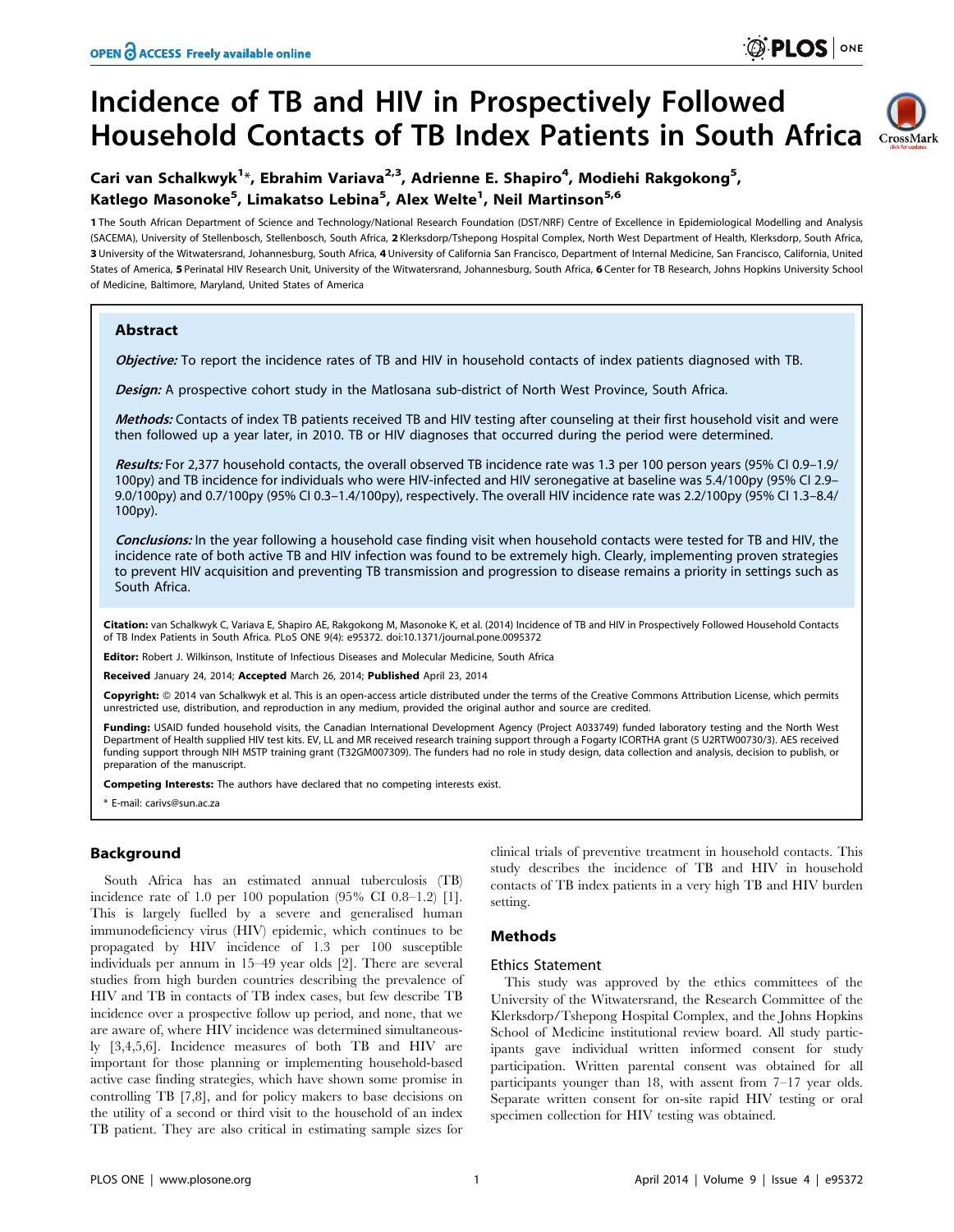#### Study setting

This prospective cohort study was conducted in the households of index TB patients in the Matlosana sub-district in North West Province. TB patients were recruited from the adult internal medicine wards of the only public sector regional hospital serving the sub-district, and from the 16 primary care clinics within the sub-district. The entire district within which Matlosana is situated, is estimated to have an annual TB incidence of close to 1.2 per 100 person years (personal communication L. Mvusi) and HIV seroprevalence of 29% [9] in pregnant women. The HIV seroprevalence in South Africa among all persons aged 15–49 was 17.9% in 2012 [10].

#### Baseline study visit

We recruited index TB patients into a study that previously reported the prevalence of undiagnosed TB and HIV in contacts of adult TB index cases recruited at a regional hospital and its feeder clinics [11]. Patients were eligible if they were admitted to hospital with a diagnosis of TB, irrespective of the presence of laboratory confirmation but, if recruited from a community clinic, they were required to be sputum smear positive.

Households had a baseline first visit between February and November 2009. At that visit, individually consenting household members were offered on-site rapid HIV testing after counselling; those who were found to be HIV-infected had post-test counselling and a blood draw for CD4 count to be analysed at the study laboratory. Children aged 18 months and older were tested for HIV, unless a result from a recent test was available. Those 0–18 months old were tested for HIV using DNA PCR methods, if their mothers were HIV positive. We report the total TB and HIV prevalence at that visit including both already diagnosed cases and patients diagnosed for the first time at the initial study visit.

All those who could provide a sputum sample had one taken for auramine smear and mycobacterial growth indicator tube (MGIT) culture - irrespective of the presence of symptoms suggestive of TB. Children who could not produce sputum were referred to the clinic for further investigation. TB and CD4 results were provided to the households at a visit about six weeks after the baseline visit. All index cases and household contacts who tested HIV positive were referred for either isoniazid preventative therapy (IPT) and/ or antiretroviral therapy (ART). Those who had TB disease were referred for TB treatment and children under five were referred for assessment to their nearest clinic.

#### Follow-up study visit

We now report the findings of a second study visit in 2010 made to the same households approximately one year after the first. All participants who were able to be re-contacted were individually asked whether they had been diagnosed with HIV or TB in the period between visits. If a positive response was received the date of diagnosis was elicited. Patient-held TB treatment cards were used to verify TB treatment occurring between visits. If a household member had died in the interim, we asked about the cause of death. All surviving participants had a standardised TB symptom screen performed at the second visit. Those with symptoms of TB had a sputum sample taken for smear and culture. Smears were examined under polarised light after auramine staining and sputum samples were cultured in liquid medium using the mycobacterial growth indicator tube system (Becton Dickenson Franklin Lakes, NJ). All baseline HIV seronegative individuals - including those reporting seroconversion between study visits - were offered rapid, on site HIV testing or laboratory ELISA HIV testing on blood or saliva specimens.

#### Inclusion criteria

For the TB prevalence and incidence analyses, we only included household contacts who had a sputum result or were on TB treatment at their first study visit and who either died in the intervening year or were able to be contacted at the second visit. No index TB cases were included in the prevalence or prospective analysis. Incident TB was defined either as a new diagnosis of TB, neither present at the first household visit, nor diagnosed within 60 days following that first study visit. We also included as incident cases, contacts whose relatives reported that they died of TB in the intervening time. Those with prevalent TB at the first visit were considered to have an incident episode only if they were diagnosed with TB at least 8 months after the prior TB diagnosis.

Household contacts who tested negative for HIV at the first visit and had a follow up test at the second visit were included in the HIV incidence calculation. Incident HIV infections were defined as participants with a negative HIV rapid test at baseline and a positive HIV rapid test and/or laboratory HIV test one year later. Those who reported being tested HIV-infected between the first and final visits had a confirmatory rapid test at the second visit. HIV seroconversions were assumed to have happened at uniformly distributed times between first and second visits. Similar to the first study visit a year earlier, any participant at this second study visit who was diagnosed with HIV had an immediate CD4 count taken and then referred for either IPT or ART initiation depending on their CD4 count; those with positive auramine smear or mycobacterial culture were referred for initiation of TB treatment.

#### Statistical methods

The sample size of this study was based on a TB prevalence survey [11] and was not designed to provide precise estimates of incidence rates or compare incidence rates between groups. For this reason, only descriptive statistics are reported. The binomial exact method was used to calculate 95% confidence intervals for the incidence and prevalence estimates.

## Results

Of 2,843 household contacts assessed at baseline, 2,337 (82%) were re-contacted at a median time of 360 days (IQR 341–404 days) after the first visit; 40 contacts died in the intervening period. The ratio of females to males at the baseline visit and approximately one year later was 1.37 and 1.44, respectively  $(p = 0.39)$ . The median age of all participants at baseline was 18 years (IQR 8–34) and that of those re-assessed a year later was also 18 years (IQR 9–38). At both visits 42% of contacts were 0–14 years old. The 670 households of a TB index case had a median of 4 windows and 2 doors and the median household size was 5 people (IQR 3–7) per household.

#### Baseline TB and HIV prevalence

Baseline total TB prevalence for the 2,377 household contacts who were revisited or had died in the meantime, was 9.2% (95% CI 8.0–10.5%). These cases were either found by active case finding or were already on TB treatment at the time of the first study visit. Similarly, total HIV prevalence at the first visit was 17.9% (95% CI 16.0–20.0%). TB prevalence among HIV-infected participants was 10.6% (95% CI 7.2–15.0%) and HIV prevalence among TB patients was 24.3% (95% CI 16.8–33.2%).

#### **Mortality**

Of 40 household contacts who died in the intervening period between study visits, 11/23 (48%) were HIV-infected at baseline.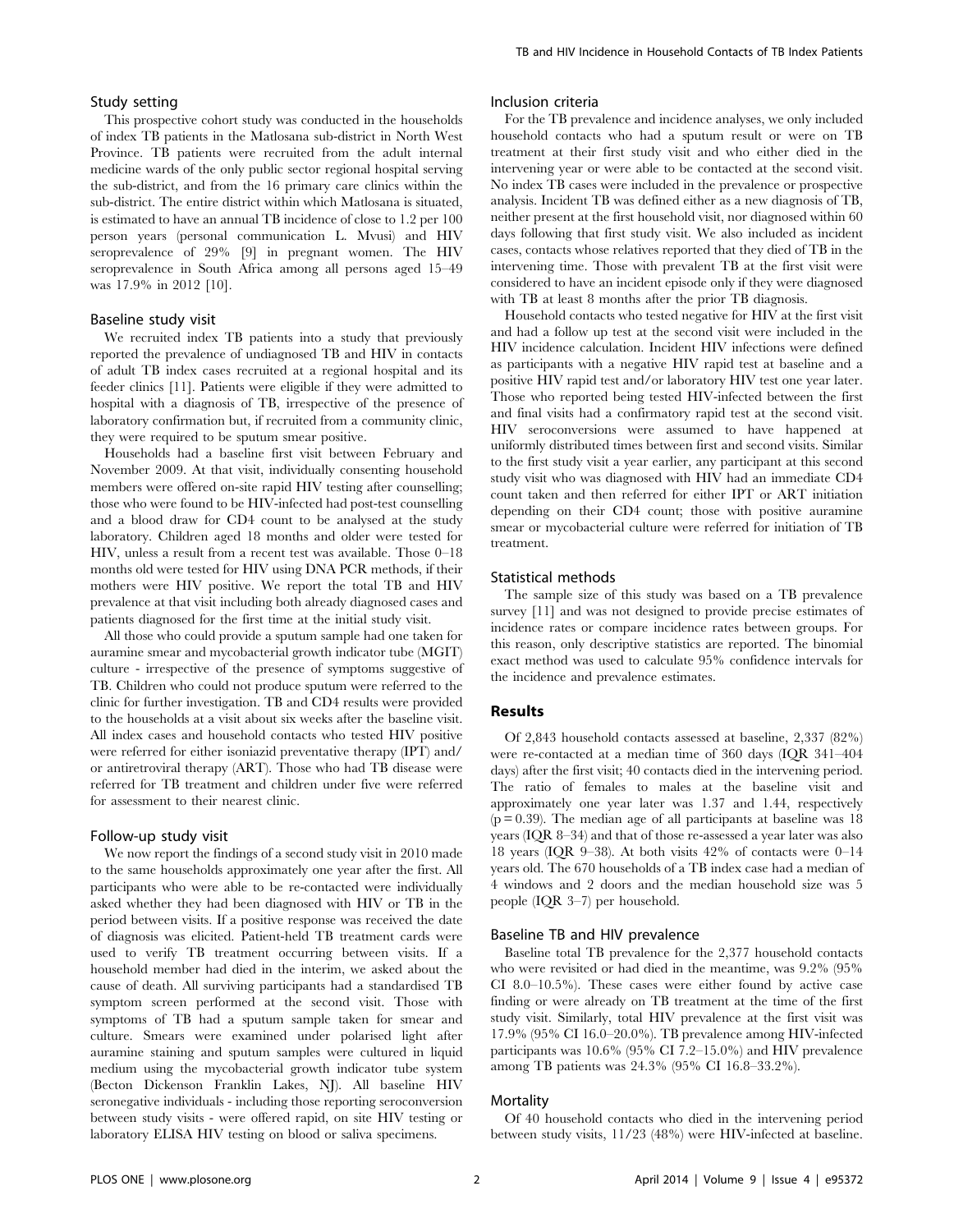Eight of the 40 (20%) reportedly died of TB or while on TB treatment; four of the eight tested for HIV at baseline and two of the four were HIV-infected.

## TB incidence

Overall, there were 26 incident TB cases in 2,089 people who had a documented culture result at baseline and who were followed up at the second study visit a year later (22), or died in the intervening period (4). Cumulative follow up time was 1,960 years during which 24 incident TB cases occurred in the time between the study visits, a median time of 170 days after the first study visit. A further two TB cases were diagnosed at the second household visit (Figure 1). The overall observed incidence rate of TB was therefore 1.3 per 100 person years (/100py) (95% CI 0.9–1.9/ 100py); that for individuals who were HIV-infected and HIV seronegative at baseline was 5.4/100py (95% CI 2.9–9.0/100py) and 0.7/100py (95% CI 0.3–1.4/100py), respectively. TB incidence rate for males and females was 1.4/100py (95% CI 0.7–2.5/100py) and 1.3/100py (95% CI 0.7–2.1/100py), respectively. The peak age group for TB was 35–54 year olds with an incidence rate of 2.4/100py (95% CI 1.0–4.7/100py). TB incidence rate for children 0–14 years of age and adults aged 15 and above were 1.2/100py (95% CI 0.5–2.3/100py) and 1.4/ 100py (95% CI 0.8–2.2/100py) respectively. A positive smear result in the index case appeared to show higher risk of incident TB (Table 1). Of 53 HIV infected household contacts who were referred for IPT at the baseline visit, 16 (27.1%) reported at the second visit that they received IPT. Two of those who were referred for IPT but did not take it, had an incident TB episode. None of 115 household contacts who reported that they received IPT since the first visit had an incident episode of TB.

When we included household contacts who did not have a sputum taken for auramine smear and MGIT culture at baseline in the incidence calculation - assuming them to be TB negative at baseline - the overall TB incidence rate was also 1.3/100py (95% CI 0.9–1.8/100py).

## HIV Incidence

Of the 1,472 household contacts HIV-tested at baseline, 1,208 were HIV seronegative. Of the HIV seronegative contacts, 815 (67%) were tested again at the second household visit (Figure 2). There were 18 seroconversions in this group and 823 person years of exposure time, reflecting an overall HIV incidence rate of 2.2/ 100py (95% CI 1.3–8.4/100py). Twelve females and six males had a documented seroconversion, reflecting an HIV incidence rate of 2.5/100py (95% CI 1.3–4.3/100py) and 1.8/100py (95% CI 0.7– 3.8/100py), respectively. The peak incidence rate was in the age stratum 35–54 years at 3.7/100py (95% CI 1.0–9.2/100py). Higher HIV seroconversion rates occurred in households with fewer people per room (Table 1).

Of note, 265 of 905 (29%) participants who refused HIV testing at the baseline visit agreed to HIV testing at the second household visit - 20 (7.5%) were HIV-infected. These participants were not included in incidence calculations. Fourteen contacts were referred for ART at the first study visit  $-4$  reported that they had started ART.

## Discussion

In the year following an intensified case finding visit for TB and HIV, approximately 1.3/100py and 2.2/100py of household contacts of TB index cases developed TB, or were newly infected with HIV, respectively. Although subsequent cases of TB may have been reduced by the single intensified case finding strategy as has previously been suggested [12], the point estimate of annual TB incidence rate in contacts of index TB cases we report is still higher than the population level estimate of incidence for the entire district based on TB notifications in 2009. TB incidence rate among HIV-infected individuals we found in this study  $-5.4/$ 100py - is similar to the incidence rate reported in a clinical cohort of HIV-infected individuals not taking antiretrovirals in Soweto, about 120km from Matlosana - 4.7/100py (95% CI 4.0–5.8) [13].

The point estimate of HIV incidence in retested participants we report was also high when compared to the modelled HIV incidence estimate for North West Province in 2010 which was 0.79% for the general population [14]. This, despite participants receiving HIV counselling and testing one year previously counselling and HIV testing has been shown to reduce sexual risk behaviour in discordant couples [15,16]. Moreover, this health sub-district has a well-functioning antiretroviral program with, reportedly, over 30,000 individuals receiving HAART, and free-of



Figure 1. TB results of household contacts at the first household visit and at the second household visit. \* Household contacts who were found again at follow-up visit or who died between visits were included in this study. doi:10.1371/journal.pone.0095372.g001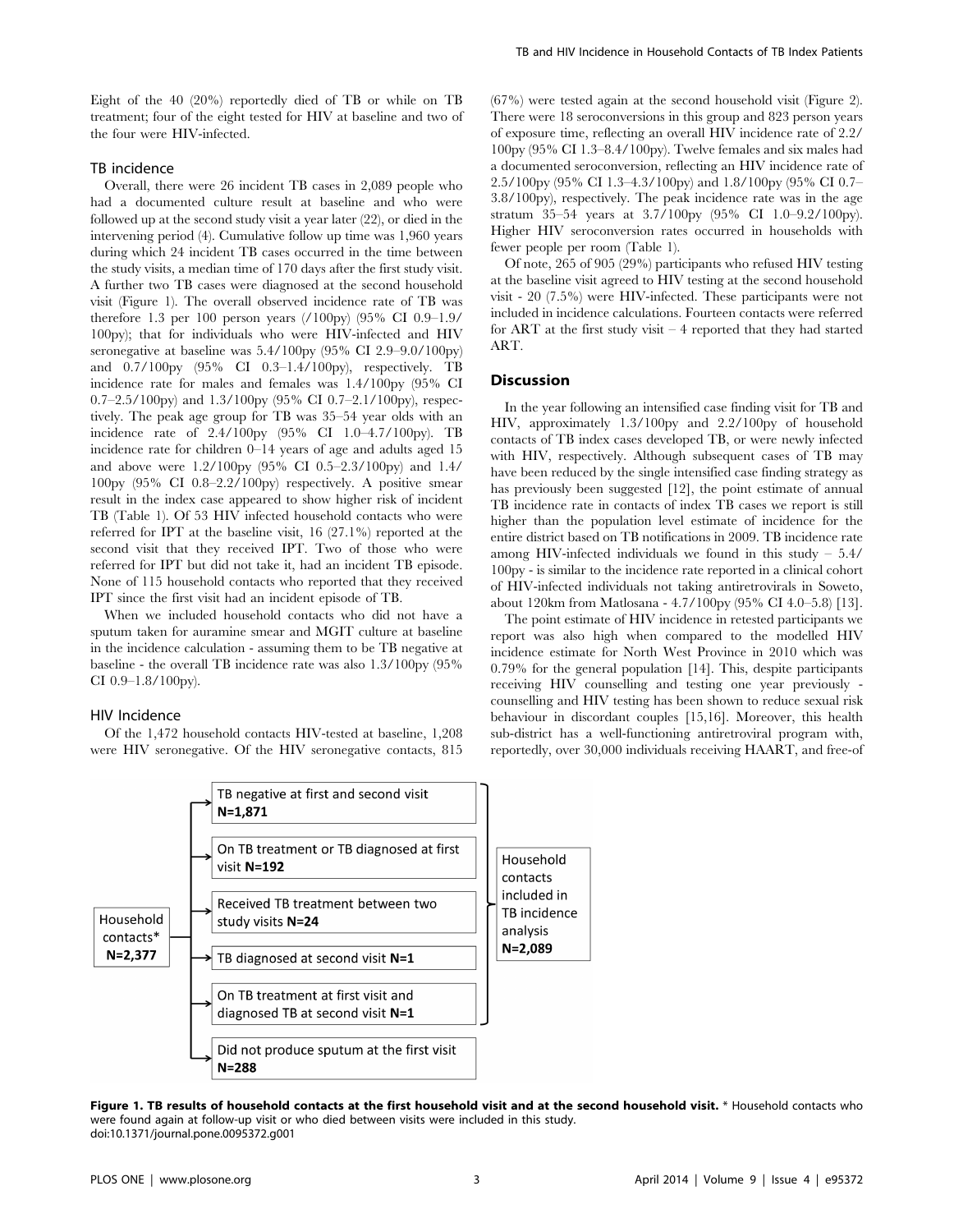Table 1. TB incidence and HIV incidence by individual and household-level sociodemographic characteristics of the cohort of household contacts of TB index cases in a high HIV prevalent and TB burden setting.

|                                         |      | Total (N = 2377) |                         | TB Incidence $(N = 2089)$ |             |                | $HIV$ Incidence ( $N = 815$ ) |              |  |
|-----------------------------------------|------|------------------|-------------------------|---------------------------|-------------|----------------|-------------------------------|--------------|--|
|                                         | N    | $\%$             | N                       | per 100py                 | 95% CI      | N              | per 100py                     | 95% CI       |  |
| <b>Total</b>                            | 2377 |                  | 26                      | 1.3                       | $0.9 - 1.9$ | 18             | 2.2                           | $1.3 - 3.4$  |  |
| Individual-level characteristics        |      |                  |                         |                           |             |                |                               |              |  |
| Sex                                     |      |                  |                         |                           |             |                |                               |              |  |
| Female                                  | 1403 | 59%              | 15                      | 1.3                       | $0.7 - 2.1$ | 12             | 2.5                           | $1.3 - 4.3$  |  |
| Male                                    | 974  | 41%              | 11                      | 1.4                       | $0.7 - 2.5$ | 6              | 1.9                           | $0.7 - 3.8$  |  |
| Age category                            |      |                  |                         |                           |             |                |                               |              |  |
| $0 - 14$                                | 1004 | 42%              | 8                       | 1.2                       | $0.5 - 2.3$ | $\overline{2}$ | 0.7                           | $0.1 - 2.6$  |  |
| $15 - 34$                               | 716  | 30%              | 5                       | 0.8                       | $0.2 - 1.8$ | 9              | 3.1                           | $1.4 - 5.7$  |  |
| $35 - 54$                               | 358  | 15%              | 8                       | 2.4                       | $1.0 - 4.7$ | 4              | 3.7                           | $1.0 - 9.2$  |  |
| $55+$                                   | 299  | 13%              | 5                       | 1.8                       | $0.6 - 4.2$ | 3              | 2.1                           | $0.4 - 6.0$  |  |
| <b>Education</b>                        |      |                  |                         |                           |             |                |                               |              |  |
| none                                    | 706  | 30%              | 5                       | 1.2                       | $0.4 - 2.9$ | 5              | 2.8                           | $0.9 - 6.4$  |  |
| primary/secondary/tertiary              | 1660 | 70%              | 21                      | 1.4                       | $0.8 - 2.1$ | 13             | 2.0                           | $1.1 - 3.5$  |  |
| missing                                 | 11   | 0%               | $\pmb{0}$               |                           |             | $\pmb{0}$      |                               |              |  |
| <b>Employment</b>                       |      |                  |                         |                           |             |                |                               |              |  |
| Student/minor                           | 1273 | 54%              | 8                       | 0.9                       | $0.4 - 1.7$ | 5              | 1.2                           | $0.4 - 2.7$  |  |
| Employed (formal/informal)              | 202  | 9%               | 3                       | 1.5                       | $0.3 - 4.4$ | 3              | 4.4                           | $0.9 - 12.2$ |  |
| Unemployed/able                         | 559  | 24%              | 9                       | 1.7                       | $0.8 - 3.3$ | 8              | 4.2                           | $1.8 - 8.0$  |  |
| Pensioner/unable to work                | 302  | 13%              | 5                       | 1.8                       | $0.6 - 4.2$ | $\overline{2}$ | 1.5                           | $0.2 - 5.2$  |  |
| missing                                 | 41   | 1%               | $\mathbf{1}$            |                           |             | $\pmb{0}$      |                               |              |  |
| <b>Household-level characteristics</b>  |      |                  |                         |                           |             |                |                               |              |  |
| Number of people in household           |      |                  |                         |                           |             |                |                               |              |  |
| $2 - 4$                                 | 560  | 24%              | 8                       | 1.7                       | $0.7 - 3.4$ | 7              | 3.9                           | $1.6 - 7.8$  |  |
| $5 - 7$                                 | 952  | 40%              | 10                      | 1.3                       | $0.6 - 2.3$ | 5              | 1.6                           | $0.5 - 3.7$  |  |
| $8+$                                    | 865  | 36%              | 8                       | 1.1                       | $0.5 - 2.2$ | 6              | 1.8                           | $0.7 - 3.9$  |  |
| Housetype                               |      |                  |                         |                           |             |                |                               |              |  |
| House/Other                             | 1786 | 75%              | 16                      | 1.1                       | $0.6 - 1.7$ | 13             | 2.1                           | $1.1 - 4.2$  |  |
| Shack                                   | 580  | 24%              | 10                      | 2.1                       | $1.0 - 3.9$ | 5              | 2.4                           | $0.8 - 5.6$  |  |
| missing                                 | 11   | 0%               | 0                       |                           |             |                |                               |              |  |
| Average number of people per room       |      |                  |                         |                           |             |                |                               |              |  |
| $0 - 1$                                 | 583  | 25%              | $\overline{7}$          | 1.4                       | $0.6 - 2.9$ | 5              | 2.4                           | $0.8 - 5.5$  |  |
| $1 - 2$                                 | 1032 | 43%              | 9                       | 1.2                       | $0.5 - 2.1$ | 8              | 2.4                           | $1.0 - 4.7$  |  |
| >2                                      | 762  | 32%              | 10                      | 1.3                       | $0.8 - 2.9$ | 5              | 1.8                           | $0.6 - 4.1$  |  |
| <b>Signs of indoor smoking</b>          |      |                  |                         |                           |             |                |                               |              |  |
| No                                      | 2255 | 95%              | 24                      | 1.3                       | $0.8 - 1.9$ | 17             | 2.2                           | $1.3 - 1.4$  |  |
| Yes                                     | 117  | 5%               | $\overline{2}$          | 2.7                       | $0.3 - 9.4$ | $\mathbf{1}$   | 2.8                           | $0.1 - 14.9$ |  |
| missing                                 | 5    | $0\%$            | $\pmb{0}$               |                           |             | 0              |                               |              |  |
| Index smear result                      |      |                  |                         |                           |             |                |                               |              |  |
| Negative                                | 300  | 13%              | 5                       | $2.0\,$                   | $0.6 - 4.5$ |                |                               |              |  |
| Scanty                                  | 107  | 5%               | $\overline{2}$          | $2.2\,$                   | $0.3 - 7.7$ |                |                               |              |  |
| Moderate                                | 195  | 8%               | $\overline{\mathbf{4}}$ | $2.5\,$                   | $0.7 - 6.3$ |                |                               |              |  |
|                                         | 291  | 12%              |                         | $2.5\,$                   | $0.9 - 5.4$ |                |                               |              |  |
| Numerous<br>Not available/not performed | 1484 | 62%              | 6<br>9                  | $0.7\,$                   | $0.3 - 1.4$ |                |                               |              |  |

Household-level characteristics are features of the household or index relative to each contact.

doi:10.1371/journal.pone.0095372.t001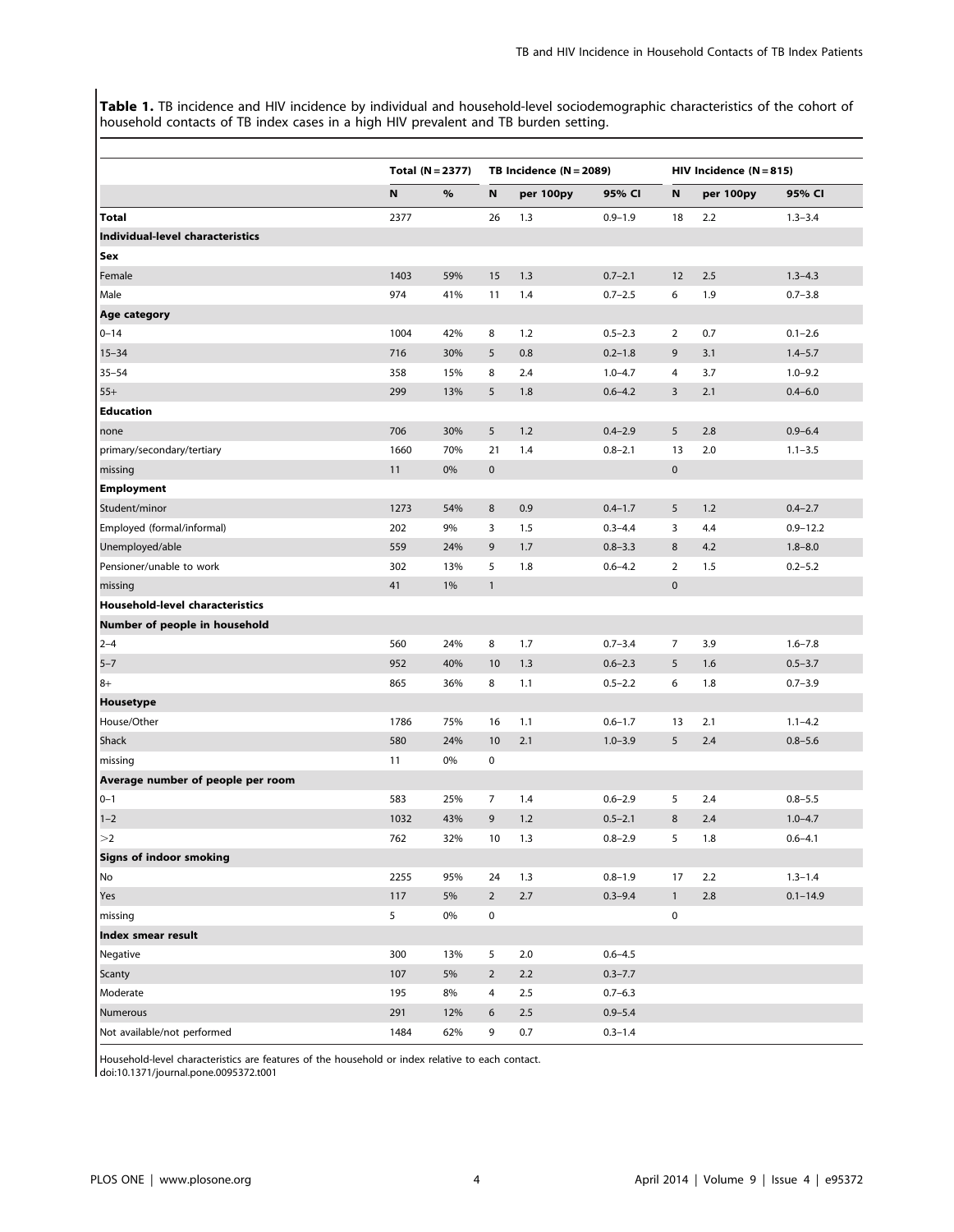

Figure 2. HIV results of household contacts at the first household visit and at the second household visit. \* Household contacts who were found again at follow-up visit or who died between visits were included in this study. doi:10.1371/journal.pone.0095372.g002

charge condoms are widely available at all 16 primary care community clinics, making the high HIV incidence we report particularly concerning.

Although a relatively large number of individuals were followed up, the sample size was too small to identify statistically significant risk factors for either incident TB or HIV, illustrating the large sample sizes required for studies with short follow up - even in high HIV incidence and high TB burden settings - to identify risk factors for TB disease and acquiring HIV infection. A second limitation is that two different TB case finding strategies were used at the first and second household visits and additional incident cases might have been identified if all participants – irrespective of TB symptomatology - had been asked to provide a sputum specimen for smear and mycobacterial culture, as was done at the first study visit when only 11% of TB cases were symptomatic. A third limitation is that no genotyping was done to link transmissions between cases and household contacts. Fourthly, refusal rates for HIV testing were high at both visits, 39% at first visit and 32% at the second visit, which may have resulted in biased estimates of HIV prevalence and incidence. Finally, the environment has altered since our study. Examples of improvements are: better TB diagnostics are available, more people have been started on antiretroviral therapy, and more HIV-infected adults are receiving IPT [17]. If the study were to be repeated now, lower HIV and TB incidence may be recorded. We therefore recommend that studies such as this be repeated cyclically to demonstrate implementation effectiveness of HIV and TB related interventions.

#### References

- 1. World Health Organization (2013) Global tuberculosis report. WHO website. Available: [http://apps.who.int/iris/bitstream/10665/91355/1/](http://apps.who.int/iris/bitstream/10665/91355/1/9789241564656_eng.pdf?ua=1) [9789241564656\\_eng.pdf?ua = 1](http://apps.who.int/iris/bitstream/10665/91355/1/9789241564656_eng.pdf?ua=1) Accessed: 21 Jan 2014.
- 2. Rehle TM, Hallett TB, Shisana O, Pillay-van Wyk V, Zuma K, et al. (2010) A Decline in New HIV Infections in South Africa: Estimating HIV Incidence from Three National HIV Surveys in 2002, 2005 and 2008. PLoS One 5: e11094.
- 3. Becerra MC, Appleton SC, Franke MF, Chalco K, Arteaga F, et al. (2011) Tuberculosis burden in households of patients with multidrug-resistant and extensively drug-resistant tuberculosis: a retrospective cohort study. The Lancet 377: 147–152.
- 4. Vella V, Racalbuto V, Guerra R, Marra C, Moll A, et al. (2011) Household contact investigation of multidrug-resistant and extensively drug-resistant tuberculosis in a high HIV prevalence setting. The International Journal of Tuberculosis and Lung Disease 15: 1170–1175.
- 5. Hill PC, Jackson-Sillah DJ, Fox A, Brookes RH, de Jong BC, et al. (2008) Incidence of Tuberculosis and the Predictive Value of ELISPOT and Mantoux Tests in Gambian Case Contacts. PLoS One 3: e1379.
- 6. Kritski AL, Marques MJ, Rabahi MF, Vieira MA, Werneck-Barroso E, et al. (1996) Transmission of tuberculosis to close contacts of patients with multidrugresistant tuberculosis. American journal of respiratory and critical care medicine 153: 331–335.
- 7. Ayles H, Muyoyeta M, Du Toit E, Schaap A, Floyd S, et al. (2013) Effect of household and community interventions on the burden of tuberculosis in

The high incidence rates of both HIV and TB found in this study suggest urgent action is required to control TB transmission, to prevent TB disease and to prevent new HIV infections. We posit that the efficacy of contact tracing for TB control purposes might be improved by a second intensified case finding visit and by providing preventive treatment against TB for both HIV-infected and HIV-seronegative contacts; this would of course have major cost implications. Earlier diagnosis of HIV with initiation of antiretroviral therapy at diagnosis will assist in preventing new HIV infections and TB cases [18]; but methods of encouraging cyclical HIV retesting [19] and ensuring linkages to care must be rigorously assessed before widespread implementation. Finally, there is a need for similar studies of TB and HIV incidence both in contacts of TB cases and in other populations to better understand TB and HIV transmission dynamics and to infer effectiveness of interventions to curb both epidemics.

## Acknowledgments

We would like to thank the participants of the study and the North West Department of Health who encouraged us to do this research – particularly Ms Randeree, Ms Motala and Dr Nagpal. We would also like to thank Mr Y Baliram, who managed the data.

## Author Contributions

Conceived and designed the experiments: CVS NM AW EV AES. Performed the experiments: KM MR LL. Analyzed the data: CVS NM. Wrote the paper: CVS NM AW. Arranged patient care and follow up: EV.

southern Africa: the ZAMSTAR community-randomised trial. The Lancet 382: 1183–1194.

- 8. Corbett EL, Bandason T, Duong T, Dauya E, Makamure B, et al. (2010) Comparison of two active case-finding strategies for community-based diagnosis of symptomatic smear-positive tuberculosis and control of infectious tuberculosis in Harare, Zimbabwe (DETECTB): a cluster-randomised trial. The Lancet 376: 1244–1253.
- 9. Hoffmann CJ, Variava E, Rakgokong M, Masonoke K, van der Watt M, et al. (2013) High Prevalence of Pulmonary Tuberculosis but Low Sensitivity of Symptom Screening among HIV-Infected Pregnant Women in South Africa. PLoS One 8: e62211.
- 10. Joint United Nations Programme on HIV/AIDS (2013) UNAIDS report on the global AIDS epidemic. Available: [http://www.unaids.org/en/media/unaids/](http://www.unaids.org/en/media/unaids/contentassets/documents/epidemiology/2013/gr2013/UNAIDS_Global_Report_2013_en.pdf) [contentassets/documents/epidemiology/2013/gr2013/UNAIDS\\_Global\\_](http://www.unaids.org/en/media/unaids/contentassets/documents/epidemiology/2013/gr2013/UNAIDS_Global_Report_2013_en.pdf) [Report\\_2013\\_en.pdf](http://www.unaids.org/en/media/unaids/contentassets/documents/epidemiology/2013/gr2013/UNAIDS_Global_Report_2013_en.pdf). Accessed: 10 Oct 2013.
- 11. Shapiro AE, Variava E, Rakgokong MH, Moodley N, Luke B, et al. (2012) Community-based targeted case finding for tuberculosis and HIV in household contacts of patients with tuberculosis in South Africa. American journal of respiratory and critical care medicine 185: 1110–1116.
- 12. Lawn SD, Kranzer K, Edwards DJ, McNally M, Bekker L-G, et al. (2010) Tuberculosis during the first year of antiretroviral therapy in a South African cohort using an intensive pretreatment screening strategy. AIDS 24: 1323–1328 1310.1097/QAD.1320b1013e3283390dd3283391.